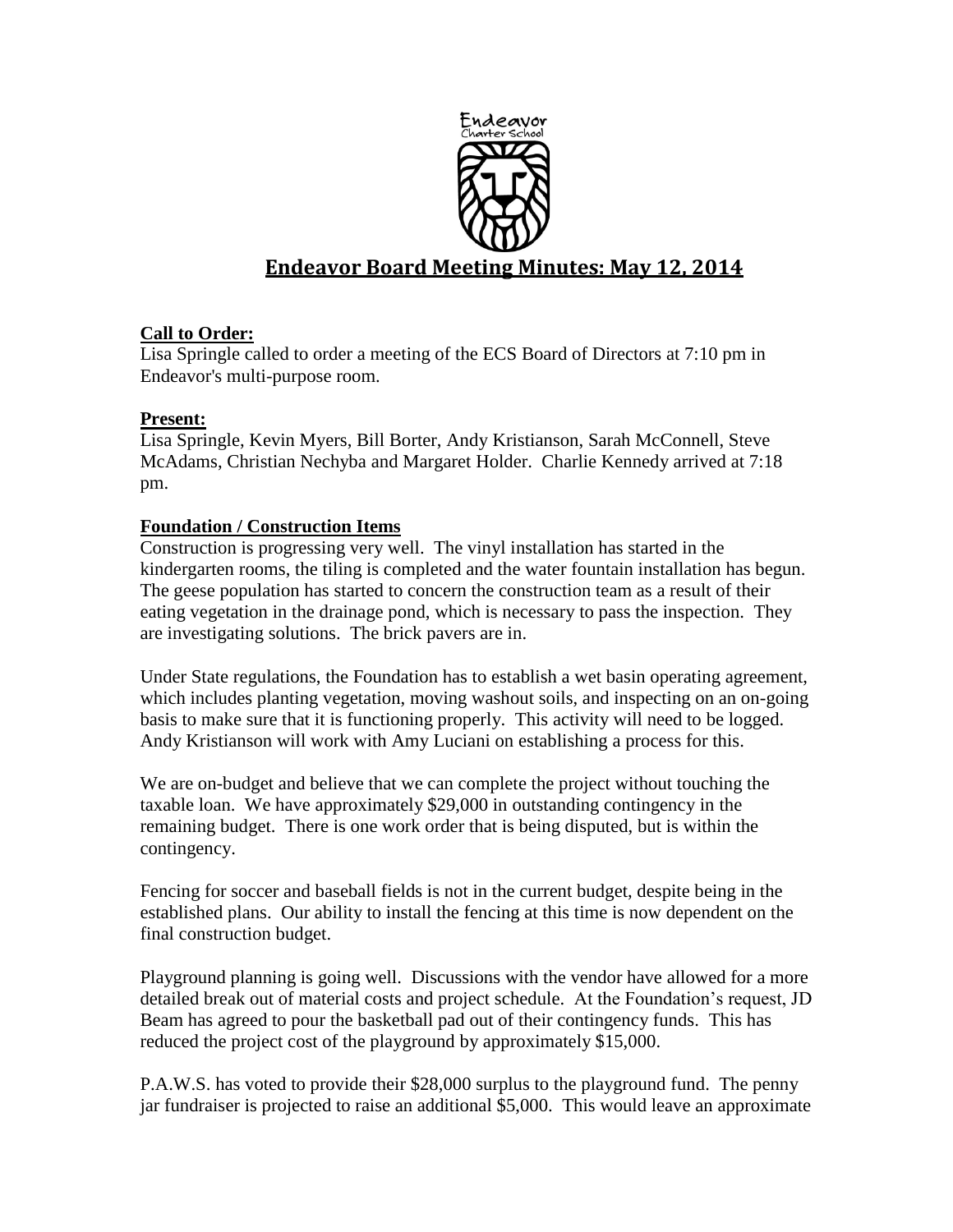\$16,000 shortfall on the current projected budget of \$49,000 for materials and installation of the playground. If these additional funds can be procured, they will likely be put towards two proposed play structures, which are a combined \$14,000.

The ground cover for the kindergarten is estimated to be \$2,500, which includes some level of retention to keep mulch in place (but not surrounding the entire area). We do not believe that we can place a fence in this area, as it is an emergency egress, but this should not be necessary.

This leaves the total outstanding funding needs at least \$18,500. The Board discussed options for funding this, including taking it out of the current projected 2013-2014 school year operating surplus. That surplus is already earmarked for additional expenses related to the new facility like classroom furniture. We may also have additional moving expense. Bill Borter moved that the Board approve an amount up to \$10,000 towards covering the budget for playground materials and installation. Andy Kristianson seconded. The motion was approved unanimously.

David Clodgo then discussed finalizing a lease agreement between the Foundation and the Board. This agreement will involve a payment each month from operating funds for the amount due to service the loan, as well as an amount credited against the loan made to the Foundation by the school as well as the pre-paid rent agreement.

# **Approval of Prior Minutes:**

Kevin Myers moved to approve the meeting minutes as distributed as "version 2" for the April 14, 2014 Board of Directors Meeting. Lisa Springle seconded. The motion was approved unanimously.

#### **Director's Update**

We had a teacher resign today, but with the exception of this opening, we have identified preferred candidates for all known openings for next year. We have hired a new TA for Kindergarten, we have identified an EC teacher, have candidates for the two secondgrade slots, and we have interviews scheduled for kindergarten.

We have 100% of our proctors ready for EOG testing.

Contracts have a timeline established, and will be ready for votes at the June meeting.

Christi Whiteside presented thoughts on ECS community and the curriculum for 2014- 2015. Focus is on what makes ECS unique, pulled from our charter and reinforced in the classroom:

- Service logged by students
- Small, familial environment Celebration of Learning celebrations and recognition of volunteers
- Public speaking quarterly expectations and competitions
- Hands-on learning establish goals and best practices, outdoor classroom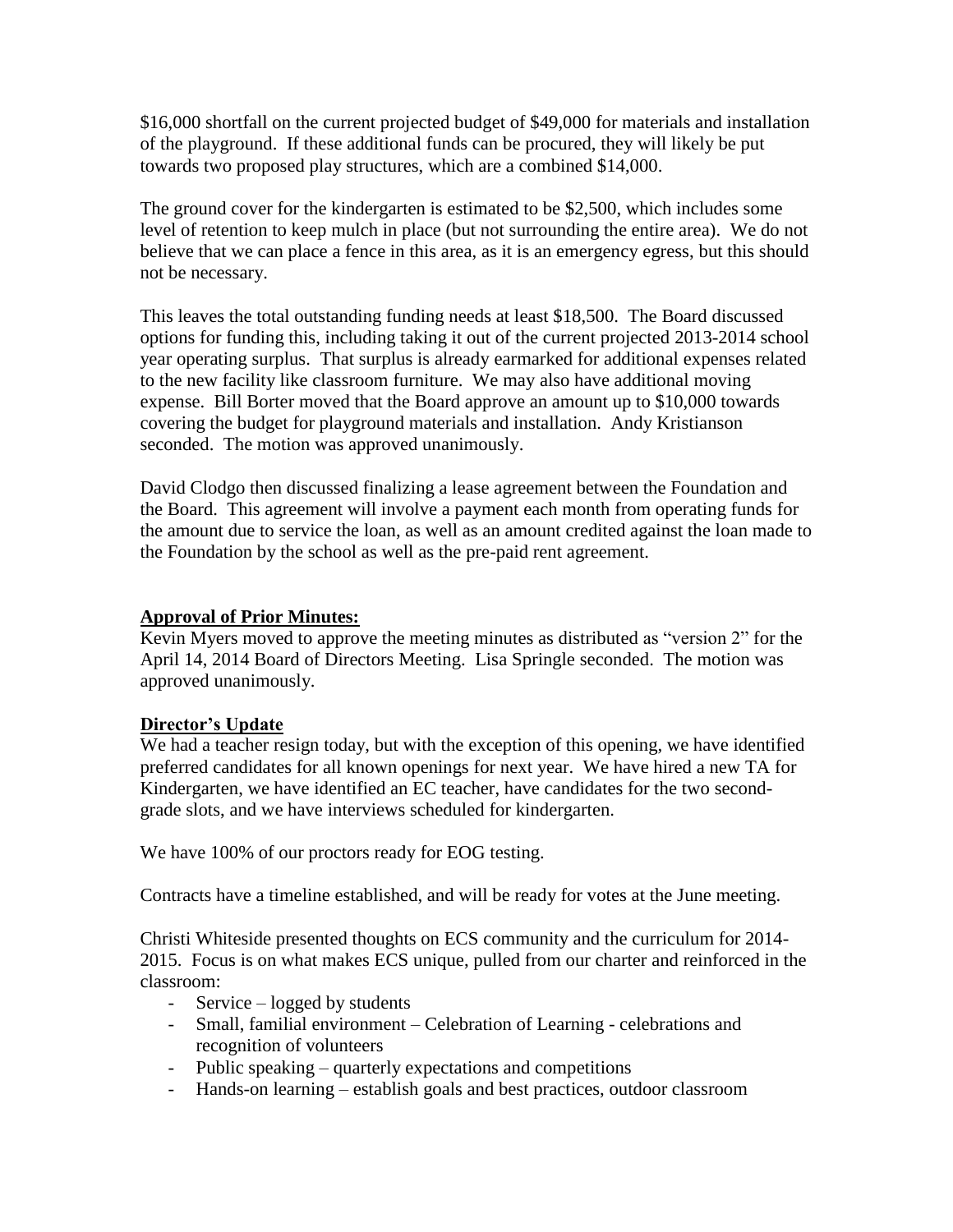Christi continued to discuss the organization in the new building, including layout, which will allow 6-8 to be a true middle school next year. We are researching intramural options for lower grades, and will be looking to make elective available to all 6-8 students.

Christi related that the administration has established that arrival will be 8:10-8:40am, dismissal from 3:15-3:45pm. There will be several "special days" that focus on different parts of the curriculum on a rotating basis. Parents will also have several opportunities to attend informational sessions about the operations of the school, including the open house. The Leadership Team will consider keeping "move up" nights for middle school and other transitional grade jumps.

Christi discussed the recess plan for the coming school year, including a proposal yet to be closed for intramurals for grades 2-3 and grades 4-5 during their respective recess sessions. The Board discussed the safety of having two grades out on the playground at any one time. The current proposal would be to have just as much parent coverage as we currently have, so this is not a concern of the administration. The proposed intramural program could also reduce the number of children on the playground at any one time.

Christi also talked about the dress code protocol for handing issues with inappropriate dress. The entire staff was surveyed about all issues within the policy itself, and enforcement thereof. The Leadership team has discussed this for several months, and come up with an enforcement policy. The Board discussed these at length, and discussed concerns with the proposed enforcement measures. Christi will take those concerns back to the Leadership team.

Carpool for 2014-2015 will attempt to meet three goals:

- Move all students quickly and safely through the building
- Keep carpool close to our current 30 minutes
- Create lateral planning time for teachers

To meet this goal, a "carpool room" will be established each week prior to carpool start (freeing one teacher to plan), a shared projection will show who has been released, and a roving safety patrol will ensure student safety as they move through the building.

Finally, Christi took the Board through plans to increase family support to encourage additional opportunities to engage. These include extension of morning drop-off, quarterly "Common Grounds" networking meetings, improved recess volunteer instructions, and other little things to recognize our volunteers.

# **Treasurer's Report**

Bill Borter reported that the First Citizens account balance is \$20,180.18. This account will be closed this month, as there are no outstanding transactions. The BB&T Operating account balance is \$1,054,938.78, and the BB&T Collateral account is \$236,000 - for a total balance of \$1,311,118.96.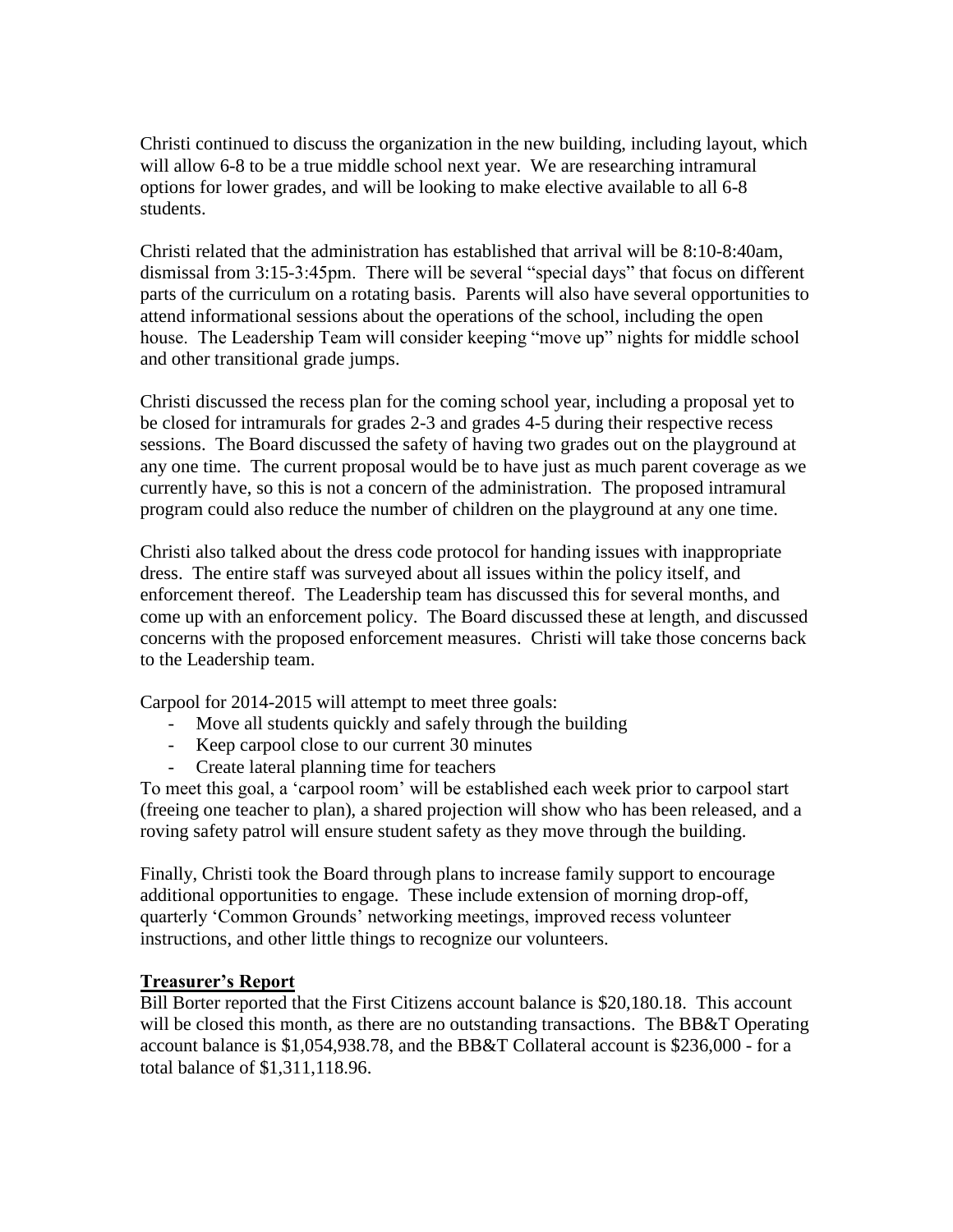The Board then discussed the approval of the Teacher Appreciation Bonus budget of \$40,400. Given outstanding budget items and our current understanding of remaining expenses, Bill reported that we should have more than \$100,000 in surplus come yearend. Bill Borter moved that the Board approve an expenditure of up to \$40,400 pursuant to the Endeavor Values Teachers bonus structure based on tenure with the school established in prior school years. Margaret Holder seconded. The motion was approved unanimously, with Steve McAdams and Sarah McConnell abstaining.

Bill then discussed proposed expenditures for start-up of the new school. Movers were approved at the last meeting, but we have remaining projected spend around furniture and cubbies up to \$47,000, laptops up to \$10,000, and \$12,000 for the move and decommissioning the current building. Bill Borter moved that the Board approve the remaining \$69,000 related to outstanding expenses proposed for furniture, laptops and the move. Lisa Springle seconded. The motion was approved unanimously.

Bill then lead a discussion of the draft 2014-2015 Budget. He outlined the structure of the current budget. While we anticipate a raise in teacher salaries based on on-going discussions in the press involving the budgets for both Wake County and the State of North Carolina, this budget does not include any proposed increase. This is per guidance from our contacts at Acadia. It also does not include any on-going property maintenance management budget. Kevin Myers will finish investigations with both property management vendors and some software vendors in preparation for a discussion with the Board at the June Board meeting.

Bill also updated the Board on proposals for restructuring our investments, and restructuring our loan based on swap transactions discussed at prior Board meetings. He is investigating loans with longer terms (including up to10-15 years), which would potentially have different benefits to us in the long-term over the swap transactions. Margaret Holder will investigate tail risk insurance, and see if this is something that would be more attractive than a swap. Andy Kristianson moved that the Board not pursue a swap transaction for the length of the BB&T Loan. Bill Borter seconded. The motion was approved unanimously.

The Board then discussed options for balancing the budget for next year. The Board discussed the need for continuing our reading consultant. Christi discussed the metric improvements we have seen in our reading progress testing as a result of this consultancy have been very positive. The Board then discussed the trade-off proposed of this consultancy versus the testing coordinator position. Board members discussed the impact on the administration and office staff of eliminating any of the current staff, and the desire to not eliminate any positions.

Bill Borter will re-work the budget based on discussions over the course of this meeting to reflect that we will not be paying a July rent payment on the current facility, which is in the draft budget. This should help cover all current staff and consultants. Bill will distribute an updated budget to review prior to the next meeting.